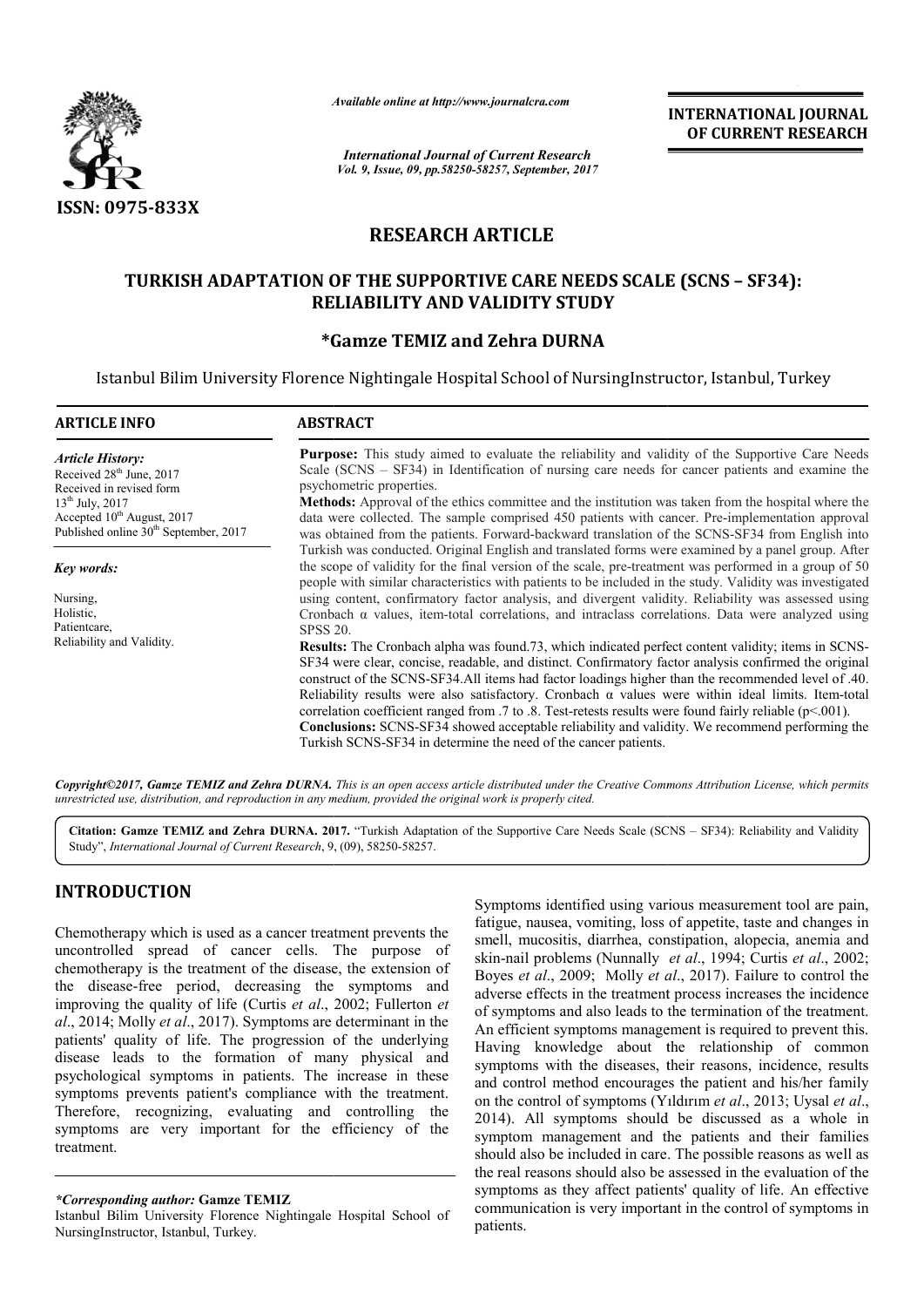Patients and their relatives must be included in the care plan. While preparing the treatment plan, it is necessary to use a language which could be understood by the patients and their relatives and is free of medical terms. What will be explained about the patient care and the prognosis of the disease should be planned before coming together with the family for the treatment and symptom management. The care and treatment to be applied should be constantly revised and updated. Thus, the improvement of symptoms or the formation of new symptoms would have been noticed at an early stage (Curtis *et al*., 2002; Boyes *et al*., 2009; Yıldırım *et al*., 2013).

The communication needs, psychosocial needs, sexuality needs and spiritual needs are the needs that may develop in patients depending on the treatment and these symptoms. Effective communication is a very important factor for the patient diagnosed with cancer and his/her family. Communication should be initiated as soon as the diagnosis is made for the patient and his/her family to cope with the disease and the adverse effects of the treatment during the challenging treatment process. Information requirements should be determined before starting communication. Determining the requirement level of the patient and family. timely and effective use of information require communication skills (Curtis *et al*., 2002; Boyes *et al*., 2009; Yıldırım *et al*., 2013 ). Regarding the information to be given to the diagnosed patient whose treatment has started. which information will be given at which level and what kind of information the patient needs are very important. Information to be shared with the patient and relatives should be open and clear. The sharing of uncertain data can lead patient to have more despair. In addition, at what level the patient would get the information to be shared is also another factor that increases the effectiveness of communication (Bernhardson *et al*., 2008; Yıldırım *et al*., 2013 ).

Communication requires continuity. To guide the patient in each case which is uncertain for the patient during the treatment is possible with a good communication. First requirement for effective communication is the use of communication techniques by the person who will guide. Therefore. all staffs who will contact with patient should be trained on communication methods (Bernhardson *et al*., 2008; Yıldırım *et al*., 2013 ; Ramani *et al*., 2013). The information requirements is the first priority of all cancer patients. Boyer *et al*. (Boyes *et al*., 2009) indicated that the majority of advanced-stage cancer patients have ongoing information requirements during the treatment and care. Adaptation to the treatment protocol increases as the patient and family's level of knowledge increases. The issues that patients mostly need are the issues that will affect all aspects of a patient's life such as what types of symptoms can be seen because of chemotherapy, how to deal with these symptoms, the duration of treatment. what should be regarded during treatment, at what level the disease will affect the patient's life, when patient can start to work after treatment and at what level the social life and family life be affected. All information that the patient can understand about the disease and treatment process will reduce the patient's anxiety level. The patients diagnosed with advanced-stage cancer and their families need information not to learn the disease and treatment process but to understand how much they need to hope (Bernhardson *et al*., 2008; Yıldırım *et al*., 2013 ; Ramani *et al*., 2013; Sevim *et al*., 2014; Gültekin *et al*., 2017).

The information requirements are not at the same level for all patients and their families. Socio-cultural differences affect the level of knowledge of patients. In many cultures. there is a family-centered decision-making process instead of patient's autonomy about the treatment process. It is important that the members of the health care team should distinguish these socio-cultural differences well and decide on with whom they will make contact among the patient's family (Bernhardson *et al*., 2008; Yıldırım *et al*., 2013 ; Ramani *et al*., 2013; Sevim *et al*., 2014; Gültekin *et al*., 2017). Another important point of contact with the patient is decide on which and what level of information will be shared by the team members. Health care workers needs to receive training on the patient's psychology and accurate communication methods regarding the process of providing information to the patient. Cultural differences also affect the attitudes of the health care workers. What kind of information the health care team will share and at what level they will share have been determined by ethical rules. The right of patients to receive information about the disease and treatment processes have also been determined by the laws. Information given adequately, accurately and timely reduce the anxiety level of the patients and facilitate their compliance with the treatment (Boyes *et al*., 2009; Fullerton *et al*., 2014).

Since chemotherapy is a long-term treatment, it affects patients' physiological, psychological and sociological states. Chemotherapy treatment leads to the occurrence of psychological problems such as anxiety, fear and depression in patients. This situation results from the fact that the startling cancer the reasons and consequences of which are not known by the patients reminds of death in patients. The same situation also arise due to the symptoms experienced during chemotherapy treatment. The symptoms such as hair loss, gastrointestinal problems and stomatitis observed in patients because of chemotherapy lead to psychological problems such as despair, anger, anxiety and depression. Therefore, patients cannot adapt to the treatment process, develop personality disorders and their hopes for the future are decreased (Ramani *et al*., 2013; Sevim *et al*., 2014; Gültekin *et al*., 2017). The feelings such as probability of loss, inability to be independent and being dependent on someone to be experienced in patients lead to the reduction of physical activities of the individual. increase in anxiety level and in anger against life and disease and hence depression (Harrison *et al*., 2009; Ramani *et al*., 2013; Sevim *et al*., 2014; Gültekin *et al*., 2017; Charalambous *et al*., 2017). Oncology patients go through psychological processes such as concern, fear and anger after diagnosis and during treatment. It is possible that they can get through this process by means of the psychological support they receive. Patient's compliance to treatment is ensured when these psychological process expected in patients are known in advance and the measures are taken (Harrison *et al*., 2009; Ramani *et al*., 2013; Sevim *et al*., 2014; Gültekin *et al*., 2017; Charalambous *et al*., 2017).

For the continuity of psychological well-being of the patients undergoing chemotherapy, the health care team should include a psychologist, all medical staff to be in contact with the patient are required to be educated about this process and coping strategies. Thus, patient's compliance to treatment is ensured and his/her quality of life will be increased (Harrison *et al*., 2009; Ramani *et al*., 2013; Sevim *et al*., 2014; Yıldırım *et al*., 2015; Gültekin *et al*., 2017; Charalambous *et al*., 2017). Sexuality is an phenomenon which has a bio-psycho-social dimension and is affected by the cultural structure.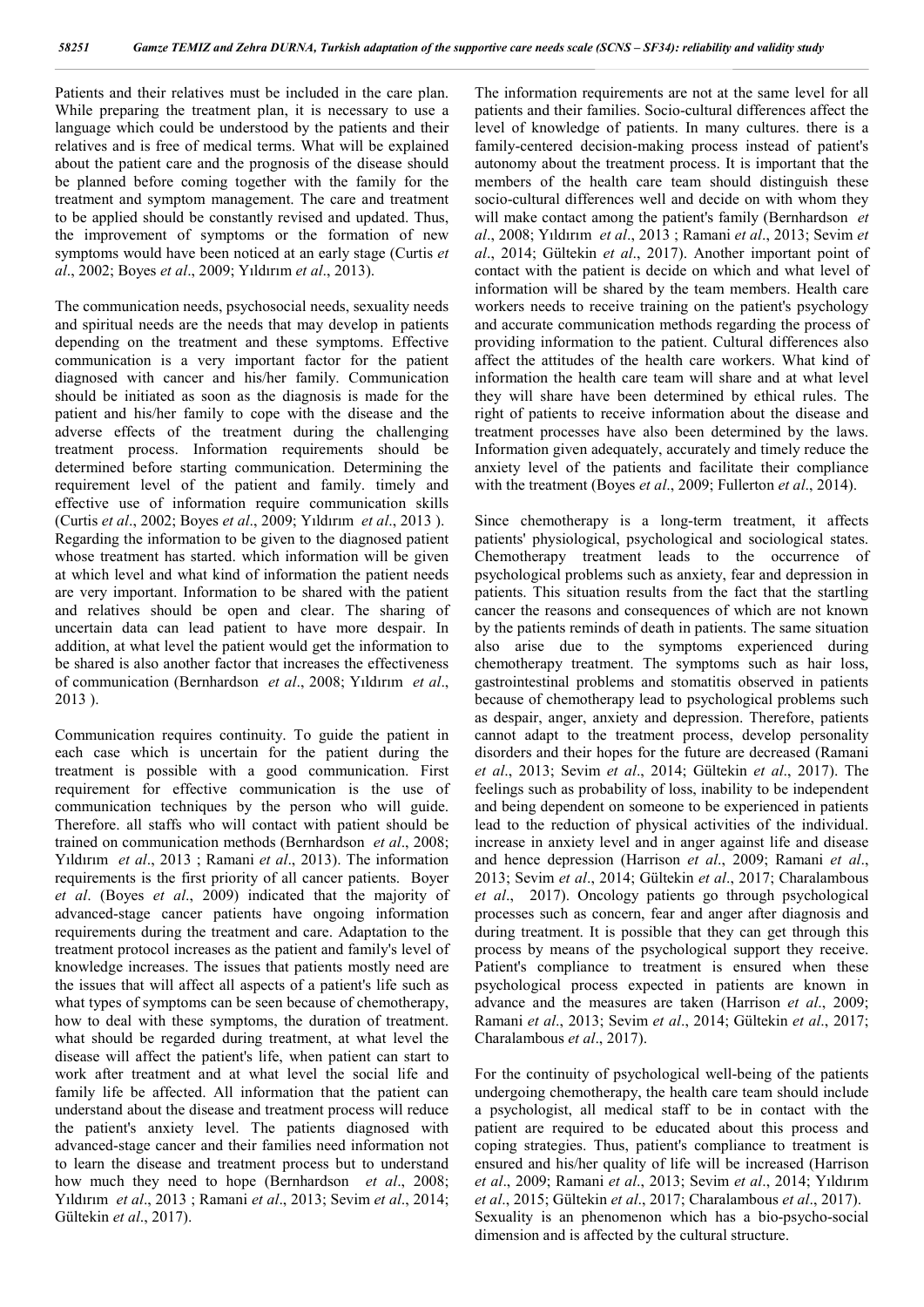It is the whole of sexual health; somatic, intellectual, mental, emotional and social aspects. For women, sexuality is appearance, the feeling of being a woman, ability to give birth and ability to perform sexual functions. The chemotherapeutic treatment administered leads to the loss of these functions. Moreover, the women go through the menopause after treatment may have serious problems (Harrison *et al*., 2009; Ramani *et al*., 2013; Sevim *et al*., 2014; Yıldırım *et al*., 2015; Gültekin *et al*., 2017; Charalambous *et al*., 2017). In patients diagnosed with cancer and undergoing chemotherapy the disease and treatment are life threatening and adversely affect the patient's sexual health. In particular. the chemotherapy administered in gynecological cancers leads to the loss of body image, decrease in gender roles and sexual functions, and affects sexual health in terms of fertilization. Therefore, all patients should be informed about the changes related to sexuality as soon as the diagnosis is made and before starting the treatment (Curtis *et al*., 2002; Ramani *et al*., 2013; Fullerton *et al*., 2014; Molly *et al*., 2017). Spirituality is expressed as the individual's self-understanding, relationships with other people, place in the universe, effort to question and accept the meaning of life. Spiritual care is an important element of the patient-centered care. It is critically important in coping with the disease during treatment. Survival, being able to endure when the disease is recurred or in the terminal period. Meeting the spiritual needs spiritual well-being affect the quality of life (Curtis *et al*., 2002; Harrison *et al*., 2009; Ramani *et al*., 2013; Fullerton *et al*., 2014; Molly *et al*., 2017). Spiritual care is very important especially in the advanced stages of cancer. Being together with the family and fulfilling the requirements of religious beliefs are considered to be among the spiritual needs of the patients in this stage. Spiritual approach helps patients to reach peace and to live in the hope of survival. Therefore, meeting these requirements of the patients in the later stages of the treatment will improve the quality of life (Curtis *et al*., 2002; Harrison *et al*., 2009; Ramani *et al*., 2013; Fullerton *et al*., 2014; Molly *et al*., 2017). In particular, the religious and spiritual needs of the patients in the terminal stage should be further met. Thus. the person will have the opportunity to say goodbye to his family and inner surroundings by entering into an acceptance process in a more peaceful way. Therefore, patients should be addressed as a whole and their physiological requirements and psychological and spiritual needs should not be ignored during treatment. Hence, showing empathy and the fact that patients are encouraged to express their feelings by determining their spiritual needs, listening to the patients quietly and the use of herapeutic communication techniques ensure that the spiritual care supports the patient's care (Nunnally *et al*., 1994; Yıldırım *et al*., 2013; Uysal *et al*., 2014; Adem *et al*., 2015).The purpose of the study is to examine whether the Turkish form of the Supportive Care Needs Scale (SCNS-SF34), which was created by Boyes *et al*. (Boyes *et al*., 2009) to determine the met or unmet needs of the people who had been diagnosed with cancer to plan that they will receive better services, is a valid and reliable scale. This scale was preferred because it addresses the needs of the patients undergoing chemotherapy as a whole with their all dimensions. the fact that in which direction more support is needed with the sub-dimensions is revealed in detail. scoring and application are easy.

## **METHODS**

## *Study design*

## *Setting and sample*

This research was conducted in a Public Education and Research Hospital. Medical Oncology Unit between May 2015- August 2015. Approval of the ethics committee and the institution was taken from the hospital where the data were collected. The study was applied to 450 patients. After receiving Ethics Committee permission, the patients who accepted to participate in research and who had received/were receiving chemotherapy treatment were informed about the research, and their permission was received by the "Informed Consent Form". Informed consent was obtained from all individual participants included in the study. The data were collected by performing the one on one interview method with the patients.

The primitive language of scale is Turkish and it was translated from English to Turkish from Turkish to English by two people independently of one another who know both languages at the native language level. The scale was finalized by combining the translations. and its compliance with the original was examined by translating again by a translator who knows English at the native language level from Turkish to English, English to Turkish. The number of samples in the scale validity and reliability studies should be taken in a way to be 10 times of the number of the items of the scale at the most. Therefore, 450 patients were included within the scope of the sampling to perform the statistical analysis of the scale consisting of 34 item to increase the scale reliability validity at the specified time intervals. and to perform test-retest evaluation.

The proposed study sample consisted of all patients with cancers who met the eligibility criteria. Patients who were above the age of 18, were literate, the patient group of stage II, stage III and stage IV, who received at least 2 cures chemotherapy, were volunteer to participate in the study were included in the study. The perceptional defects and psychiatric disorders preventing communication and unwillingness to participate in research are the exclusion criteria.

## *Ethical consideration*

We conducted the study in accordance with the Helsinki Declaration and obtained approval from the local ethics committee (16032015.12). All participants were informed about the purpose of the study and were assured of confidentiality. Informed written consent was obtained from each patient before participation in the study. We also got permission to use your scale.

### *Measurements/Instruments*

Three intruments including the Basic Information Form. Supportive Care Needs Scale (SCNS-SF34). Informed consent form were used.

## *Basic information form*

The Basic Information Form which was developed by the authors. consisted of two sections. The first section contained questions on sociodemographic data including sex, age, and educational status. In the second part there were questions on evre of cancer, type of cancer, type of kemoterapy. duration of kemoterapy.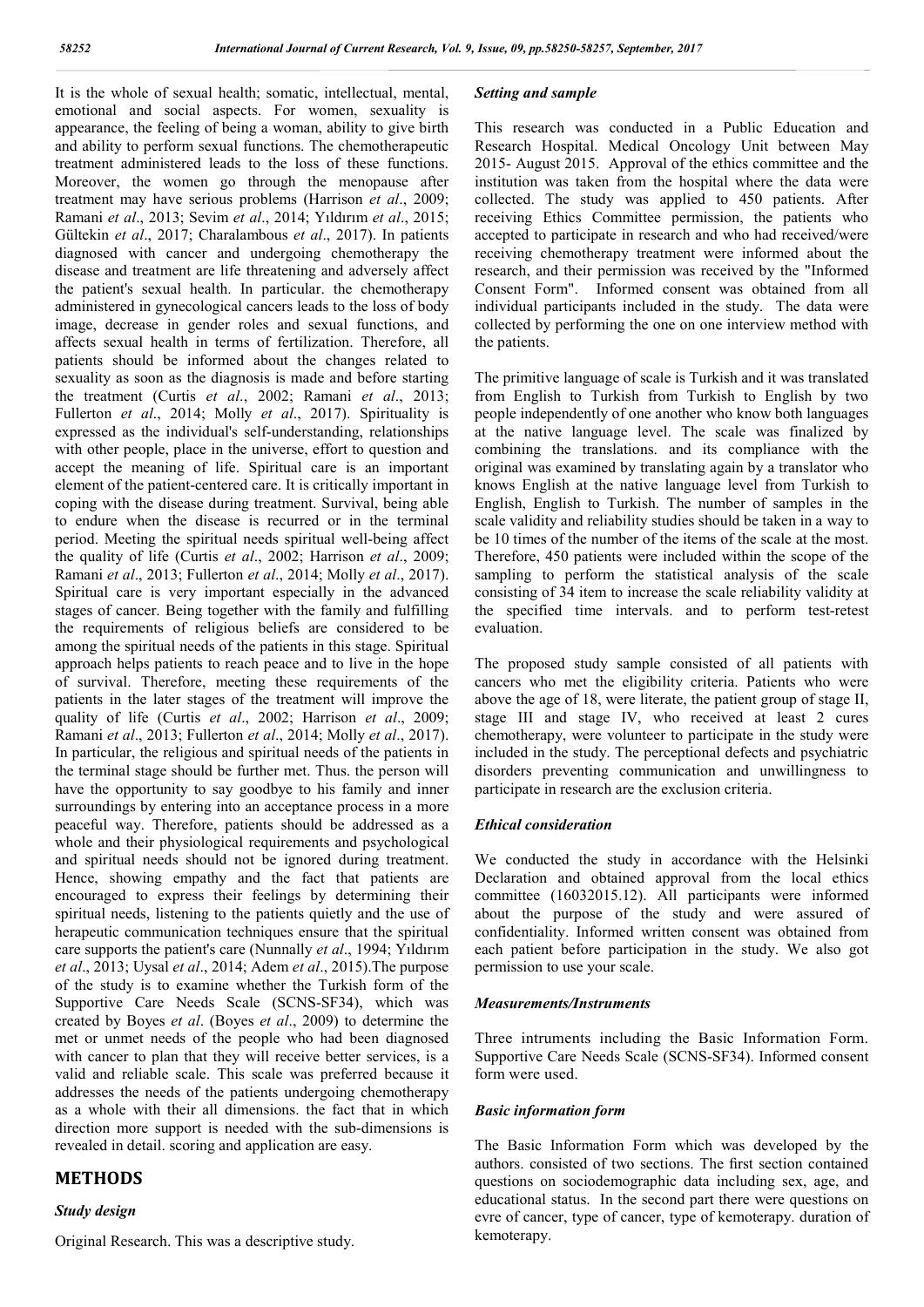## **Supportive care needs scale (SCNS-SF34)**

Supportive Care Needs Scale (SCNS-SF34) consisting of 34 items which was developed by Boyes *et al*. (Boyes *et al*., 2009) and the validity and reliability of which was studied with 444 patients consists of the subgroups of psychological needs (10 items), health care and information needs (11 items), physical and daily life needs (5 items), patient care and support needs (5 items), sexuality and problems (3 items). Each question of the scale was numbered from 1 to 5 and 1 point corresponds to the expression of 'I haven't experienced this situation', 2 points corresponds to the expression of 'I have had no support', 3 points corresponds to the expression of 'I have needed some support', 4 points corresponds to the expression of 'I have needed support at the medium level' and 5 points corresponds to the expression of 'I have needed too much support'.

### *Sub-dimensions of the supportive care needs scale and the items within the dimensions*

| <b>Sub-Dimensions</b>          | <i>Items</i>                                         |
|--------------------------------|------------------------------------------------------|
| Psychological                  | Questions 6, 7, 8, 9, 10, 11, 12, 13, 14, 17         |
| <b>Health System</b>           | Questions 23, 24, 25, 26, 27, 28, 29, 30, 32, 33, 34 |
| Physical and Daily Life Items  | Questions 1, 2, 3, 4, 5                              |
| Patient Care and Support Items | Questions 18, 19, 20, 21, 22                         |
| Those Related to Sexuality     | 15.16.31                                             |

## *Data collection/Procedure*

The study consisted of three stages including translation, validation and reliability testing of the Supportive Care Needs Scale (SCNS-SF34). Translation included a four stage process: (a) forward translation from English into Turkish; (b) backward translation from Turkish into English; (c) examination of the original English. Turkish. and backward translated English forms for discrepancies. meaning errors and resolution of all differences in the forms; and (d) producing the final Supportive Care Needs Scale (SCNS-SF34) Turkish version. After ensuring the appropriateness of the translation the scale was examined in terms of the appropriateness of the translation and content by 6 nurse lecturers who are expert in their field. The suggestions of the experts were scored as "4" if no change was made as "3" if small changes were suggested, and as "2" if major changes were suggested. The scores given by the experts for each item were combined on a form. The answers were collected, content validity ratios (CVR) were calculated. According to the results obtained it was found that the content validity ratio for each item was greater than zero or equal to zero. According to this result. the items were accepted as significant. and they were not eliminated. In the next step. the content validity index was calculated by taking the average of the content validity ratios. The content validity of the scale was found statistically significant as it was greater than KGİ>KGO for all items of the scale. The scale was finalized after the opinions of the experts, and pre-treatment was performed in a group of 50 people having similar characteristics with the patients to be included in the research. No change was made in the scale because each item was found comprehensible during pre-application (12, 15-18). The Validity and Reliability analysis of each item was performed within the scope of study.

It was found that the total Cronbach's α value of the Supportive Care Requirements scale consisting of a total of 34 items was .73, and its internal consistency was at a reliable level. It was

found that the correlations of the all items of the scale with the sub-dimensions were significant ( $P < .001$ ).

## *Data analysis*

The obtained data were evaluated using SPSS 20 (Statictical Program For Social Sciences) software package. Frequency distribution. percentage. mean and standard deviation Kolmogorov -Smirnov distribution test. Mann-Whitney U test. Kruskal-Wallis test. Spearman correlation analysis were used while evaluating the data. Cronbach's alpha coefficient was calculated for the overall reliability and the reliability of the sub-dimensions. Cronbach's alpha coefficients were evaluated by;

- The scale is not reliable between  $.00 \le \alpha < .40$
- The scale is reliable between  $.40 \le \alpha \le .60$
- The scale is quite reliable between  $.60 \le \alpha \le .80$
- The scale is highly reliable between  $.80 \le \alpha \le 1.00$
- The results were evaluated at 95% confidence interval.

## **RESULTS**

#### *General characteristics of participants*

The general characteristics of the participants are shown in Table 1. The mean age of the participants was  $54.95 \pm 11.39$ years, the majority of them were women, married, and had education at primary school level. More than half of the participants 344 (76.4) had evre IV cancer with a beetwen cancer duration of 1-5 years.

## *Score distribution of the items of the supportive care needs scale*

The distribution of the item scores of the Supportive Care Needs Scale is presented in Table 2.When the findings were examined, it was seen that regarding the levels of agreeing with the items of those who participated in the research: it was 4.95  $\pm$  .27 for the 'Pain', 4.93  $\pm$  .26 for the 'Weakness /fatigue',  $4.69 \pm .47$  for 'Feeling bad most of the time',  $3.58 \pm$ .71 for 'The fact that the health care team rapidly meets your physical requirements',  $2.89 \pm 1.06$  for 'Change in sexual life',  $2.80 \pm 1.09$  for 'Change in thoughts about sexuality'.

### *Distribution of the scores of the sub-dimensions of the supportive care needs scale*

The distribution of the scores of the sub-dimensions of the supportive care needs scale is presented in Table 3. When findings were analyzed it was seen that the highest score was obtained from the sub-dimension of the Physical/daily life needs (93.63  $\pm$  8.08), and the lowest score was obtained from the sub-dimension of the Sexuality and problems (55.07  $\pm$ 17.92).

## *Item-sub-dimension scores correlation coefficients and cronbach's alpha values of the supportive care needs scale*

It was found that the total Cronbach's α value of the Supportive Care Requirements scale consisting of a total of 34 items was .73 and its internal consistency was at a reliable level.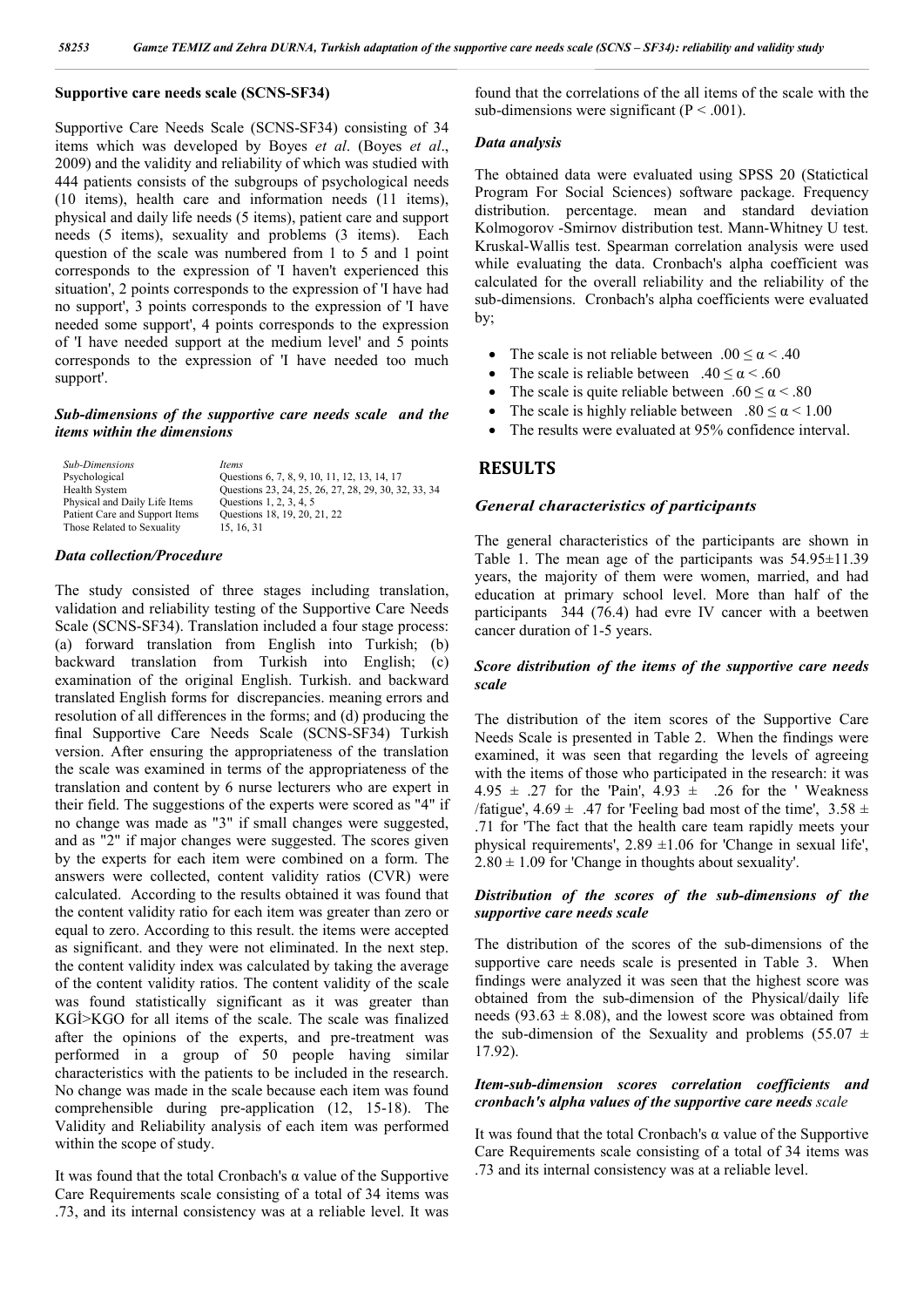#### **Table 1. General Characteristics of Sample (N = 450)**

| CharacteristicsClassification |                    | $M \pm SD$ or n $(\%)$ |        |  |
|-------------------------------|--------------------|------------------------|--------|--|
| Age $(yr)$                    |                    | $54.95 \pm 11.39$      |        |  |
| Gender                        | Male               | 173                    | (38.4) |  |
|                               | Female             | 277                    | (61.6) |  |
| Maritalstatus                 | Married            | 367                    | (81.6) |  |
|                               | Single             | 83                     | (18.4) |  |
| Educationallevel              | $\leq$ High school | 369                    | (82.0) |  |
|                               | $\geq$ College     | 81                     | (18.0) |  |
|                               | Н                  | 26                     | (5.8)  |  |
| Evre of cancer                | Ш                  | 80                     | (17.8) |  |
|                               | IV                 | 344                    | (76.4) |  |
|                               | $0-1$ year         | 22                     | (4.9)  |  |
| Duration of treatment         | $1-5$ year         | 344                    | (76.4) |  |
|                               | $5-10$ year        | 80                     | (17.8) |  |
|                               | Over10 years       | 4                      | (0.9)  |  |

#### **Table 2. Score Distribution of theItems of the Supportive Care Needs Scale(N= 450)**

| Items                                                                                                                                           | $M \pm SD$ |      |
|-------------------------------------------------------------------------------------------------------------------------------------------------|------------|------|
| 1. Pain                                                                                                                                         | 4.95       | .27  |
| 2. Weakness / fatigue                                                                                                                           | 4.93       | .26  |
| 3. Feeling bad most of the time                                                                                                                 | 4.69       | .47  |
| 4. Doing housework                                                                                                                              | 4.59       | .52  |
| 5. Failure to perform the works which were previously performed                                                                                 | 4.56       | .54  |
| 6. State of anxiety                                                                                                                             | 4.60       | .54  |
| 7. Feeling depressed or unhappy                                                                                                                 | 4.66       | .53  |
| 8. Feeling sadness                                                                                                                              | 4.62       | .52  |
| 9. Feeling anxiety related to the spread of cancer                                                                                              | 4.58       | .54  |
| 10. Having concerns on treatment results before control                                                                                         | 4.55       | .55  |
| 11. Being worried about the future                                                                                                              | 4.54       | .58  |
| 12. To learn to bring the situation under control                                                                                               | 4.55       | .60  |
| 13. Trying to think positively                                                                                                                  | 4.46       | .73  |
| 14. Having thoughts related to death                                                                                                            | 4.27       | .94  |
| 15. Change in thoughts about sexuality                                                                                                          | 2.80       | 1.09 |
| 16. Change in sexual life                                                                                                                       | 2.89       | 1.06 |
| 17. Being concerned on the fact that your relatives will feel bad                                                                               | 4.25       | 1.01 |
| 18. Having more expert options out of your cancer expert                                                                                        | 4.07       | .75  |
| 19. Having more options for the selection of the hospital following you                                                                         | 3.77       | .80  |
| 20. The fact that the health care team confirms that your feelings are normal                                                                   | 3.56       | .75  |
| 21. The fact that the health care team rapidly meets your physical requirements                                                                 | 3.58       | .71  |
| 22. The fact that the hospital employees show sensitivity to your feelings and emotional requirements.                                          | 3.69       | .67  |
| 23. Giving written information about the important aspects of your care                                                                         | 3.72       | .70  |
| 24. Giving information about the management of your disease at home and its adverse effects (written audio-diagram)                             | 3.70       | .77  |
| 25. Providing information about the tests that you do not know                                                                                  | 3.74       | .75  |
| 26. Providing information about the advantages and damages of the treatment before selecting the treatment to be applied                        | 3.78       | .72  |
| 27. Notification of test results as soon as possible                                                                                            | 3.76       | .71  |
| 28. Being informed about the regression of the cancer and its respond to the treatment                                                          | 3.73       | .73  |
| 29. Being informed regarding what you can do to feel good                                                                                       | 3.76       | .73  |
| 30. To be able to reach professional consultancy in the case that you or your relatives need (eg psychologist. social worker, nurse specialist) | 3.83       | .74  |
| 31. Being informed about sexuality                                                                                                              | 3.91       | .77  |
| 32. Being treated not as a different case but as an individual                                                                                  | 3.95       | .77  |
| 33. Being treated in a hospital or clinic where physical requirements are good                                                                  | 3.96       | .78  |
| 34. Accessibility to a hospital employee with whom you can talk about your situation, your treatment and follow-up                              | 3.98       | .78  |

|  |  | Table 3. Distribution of the Scores of the Sub-Dimensions of the |  |
|--|--|------------------------------------------------------------------|--|
|  |  | Supportive Care Needs Scale $(N = 450)$                          |  |

| Dimension                                | М     | $\pm$ SD |  |
|------------------------------------------|-------|----------|--|
| F1. Psychological needs                  | 87.62 | 9.34     |  |
| F2. Health systems and information needs | 70.23 | 12.61    |  |
| F3. Physical / daily life needs          | 93.63 | 8.08     |  |
| F4. Patient care and support needs       | 68.36 | 13.00    |  |
| F5. Sexuality and problems               | 55.07 | 17.92    |  |

It was found that the internal consistency level of the "Psychological needs" sub-dimension with a total of 10 questions was .74, the internal consistency level of the " Health systems and information needs" sub-dimension with a total of 11 questions was .88, the internal consistency level of the " Physical / daily life needs" sub-dimension with a total of 5 questions was .79, the internal consistency level of the " Patient care and support needs" sub-dimension with a total of 5 questions was .74, the internal consistency level of the "Sexuality" sub-dimension with a total of 3 questions was .54 (Table 4).

While the internal consistencies of the sub-dimensions of the psychological needs, health systems and information needs. Physical/daily life needs and patient care and support needs of the supportive care need scale were at the reliable level the sub-dimension of sexuality was found to be low reliability because the patients did not want to answer the relevant questions. When the item correlation of the 'psychological needs' sub-dimension of the Supportive Care Need Scale was analyzed, it was found that the correlations of all items with all items varied between .47 and .63 and were significant ( $p <$ .001).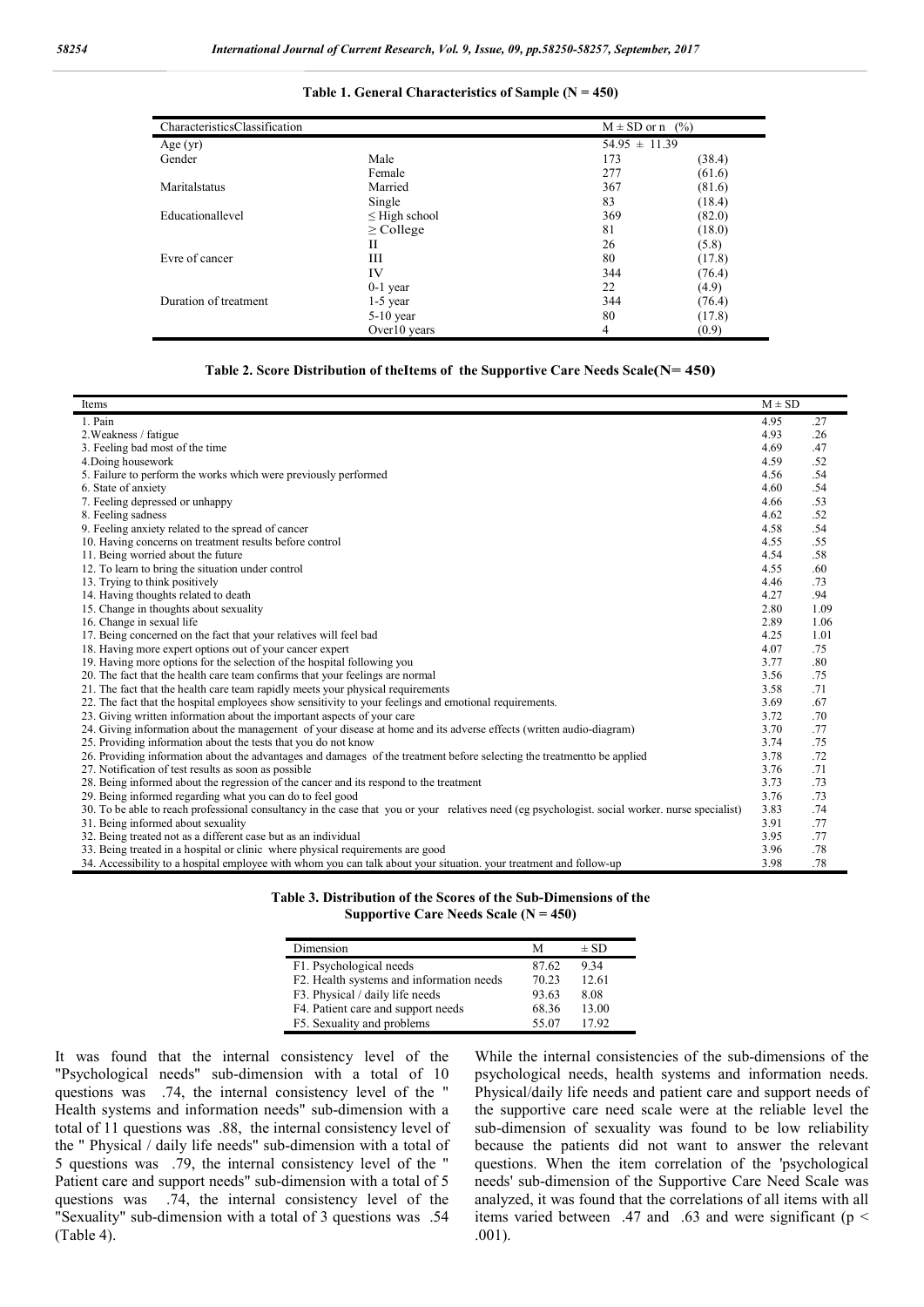| Table 4. Item-Sub-dimension Scores Correlation Coefficients and Cronbach's Alpha Values of the |                                         |  |  |
|------------------------------------------------------------------------------------------------|-----------------------------------------|--|--|
|                                                                                                | Supportive Care Needs Scale $(N = 450)$ |  |  |

| Factors                | Items                                                                                                  | $\Gamma_{\rm S}$ | p       |
|------------------------|--------------------------------------------------------------------------------------------------------|------------------|---------|
| Psychological needs    | 6. State of anxiety                                                                                    | $0.49**$         | < 0.001 |
|                        | 7. Feeling depressed or unhappy                                                                        | $0.47**$         | < 0.001 |
|                        | 8. Feeling sadness                                                                                     | $0.49**$         | < 0.001 |
|                        | 9. Feeling anxiety related to the spread of cancer                                                     | $0.52**$         | < 0.001 |
|                        | 10. Having concerns on treatment results before control                                                | $0.54**$         | < 0.001 |
|                        | 11. Being worried about the future                                                                     | $0.59**$         | < 0.001 |
|                        | 12. To learn to bring the situation under control                                                      | $0.60**$         | < 0.001 |
|                        | 13. Trying to think positively                                                                         | $0.61**$         | < 0.001 |
|                        | 14. Having thoughts related to death                                                                   | $0.63**$         | < 0.001 |
|                        | 17. Being concerned on the fact that your relatives will feel bad                                      | $0.58**$         | < 0.001 |
|                        | Cronbach $\alpha$ :                                                                                    | 0.74             |         |
| Health systems and     | 23. Giving written information about the important aspects of                                          | $0.50**$         | < 0.001 |
| information needs      | your care                                                                                              |                  |         |
|                        | 24. Giving information about the management of your disease at                                         | $0.66**$         | < 0.001 |
|                        | home and its adverse effects (wiriten audio-diagram)                                                   |                  |         |
|                        | 25. Providing information about the tests that you do not know                                         | $0.63**$         | < 0.001 |
|                        | 26. Providing information about the advantages and damages of                                          | $0.52**$         | < 0.001 |
|                        | the treatment before selecting the treatment to be applied                                             |                  |         |
|                        | 27. Notification of test results as soon as possible                                                   | $0.54**$         | < 0.001 |
|                        | 28. Being informed about the regression of the cancer and its                                          | $0.57**$         | < 0.001 |
|                        | respond to the treatment<br>29. Being informed regarding what you can do to feel good                  | $0.60**$         | < 0.001 |
|                        | 30. To be able to reach professional consultancy in the case that                                      | $0.62**$         | < 0.001 |
|                        | you or your relatives need (eg psychologist, social worker, nurse specialist)                          |                  |         |
|                        | 32. Being treated not as a different case but as an individual                                         | $0.76**$         | < 0.001 |
|                        | 33. Being treated in a hospital or clinic where physical requirements are good                         | $0.84**$         | < 0.001 |
|                        | 34. Accessibility to a hospital employee with whom you can talk about your situation, your treatment   | $0.84**$         | < 0.001 |
|                        | and follow-up                                                                                          |                  |         |
|                        | Cronbach $\alpha$ :                                                                                    | 0.88             |         |
| Physical / daily life  | 1. Pain                                                                                                | $0.33**$         | < 0.001 |
| needs                  | 2. Weakness / fatigue                                                                                  | $0.43**$         | < 0.001 |
|                        | 3. Feeling bad most of the time                                                                        | $0.84**$         | < 0.001 |
|                        | 4. Doing housework                                                                                     | $0.90**$         | < 0.001 |
|                        | 5. Failure to perform the works which were previously performed                                        | $0.86**$         | < 0.001 |
|                        | Cronbach $\alpha$ :                                                                                    | 0.79             |         |
| Patient<br>care<br>and | 18. Having more expert options out of your cancer expert                                               | $0.62**$         | < 0.001 |
| support needs          | 19. Having more options for the selection of the hospital following you                                | $0.74**$         | < 0.001 |
|                        | 20. The fact that the health care team confirms that your feelings are normal                          | $0.79**$         | < 0.001 |
|                        | 21. The fact that the health care team rapidly meets your physical requirements                        | $0.71**$         | < 0.001 |
|                        | 22. The fact that the hospital employees show sensitivity to your feelings and emotional requirements. | $0.52**$         | < 0.001 |
|                        | Cronbach $\alpha$ :                                                                                    | 0.74             |         |
| Sexuality              | 15. Change in thoughts about sexuality                                                                 | $0.77**$         | < 0.001 |
|                        | 16. Change in sexual life                                                                              | $0.77**$         | < 0.001 |
|                        | 31. Being informed about sexuality                                                                     | $0.57**$         | < 0.001 |
|                        | Cronbach $\alpha$ :                                                                                    | 0.54             |         |
| Total Cronbach α:      |                                                                                                        | 0.73             |         |

*r*<sup>s</sup> : Spearman's Correlation\*\* p < 0.01

**Table 5. Supportive Care Needs Scale Testing - Re-Test (N = 50)**

| Sub-dimension of the SCNS            | <b>Before</b>     | After             |         |        | r.   |         |
|--------------------------------------|-------------------|-------------------|---------|--------|------|---------|
|                                      | SD.<br>М<br>士     | М<br>-SD<br>$\pm$ |         |        |      |         |
| Psychological needs                  | $83.05 \pm 10.95$ | $83.20 \pm 10.96$ | $-1.00$ | > 0.01 | 0.99 | < 0.01  |
| Health Systems and Information needs | $73.86 \pm 16.29$ | $73.79 \pm 16.36$ | 1.54    | > 0.01 | 1.00 | < 0.01  |
| Physical / daily life needs          | $88.90 \pm 13.25$ | $88.98 \pm 13.13$ | $-1.43$ | > 0.01 | 0.99 | < 0.001 |
| Patient care and support             | $73.30 \pm 17.10$ | $73.22 \pm 17.00$ | 0.75    | > 0.01 | 0.99 | < 0.001 |
| Sexuality                            | $70.17 \pm 15.25$ | $70.17 \pm 15.26$ | $-0.27$ | > 0.01 | l.00 | < 0.001 |

 *t*: Paired-Samples T Test *r*<sup>s</sup> : Spearman's Correlation

When the item correlation of the Health system and information needs sub-dimension of the scale was analyzed, it was found that the correlations of all items with all items varied between .50 and .84 and were significant (p< .001). When the item correlation of the Physical/daily life subdimension of the scale was analyzed. it was found that the correlations of all items with all items varied between .33 and .90 and were significant ( $p < .001$ ). When the item correlation of the patient care and support sub-dimension of the scale was analyzed. it was found that the correlations of all items with all items varied between .52 and .79 and were significant ( $p <$ .001). When the item correlation of the sexuality subdimension of the scale was analyzed, it was found that the correlations of all items with all items varied between .57 and .77 and were significant ( $p < .001$ ).

#### *Supportive care needs scale testing - re-test*

The results of two measurements performed to evaluate the invariance of the Supportive Care Needs Scale and its sub dimensions are presented in Table 5. When the things were analyzed. the variance of these two measurements was homogeneous and normally distributed.

The mean scores results obtained from test - retest measurement were compared by the t-test. there was no significant difference between the two measurements. It was determined that the correlation coefficients of the first and second measurement results were a high level of statistical significance between the scores ( $p < .001$ ).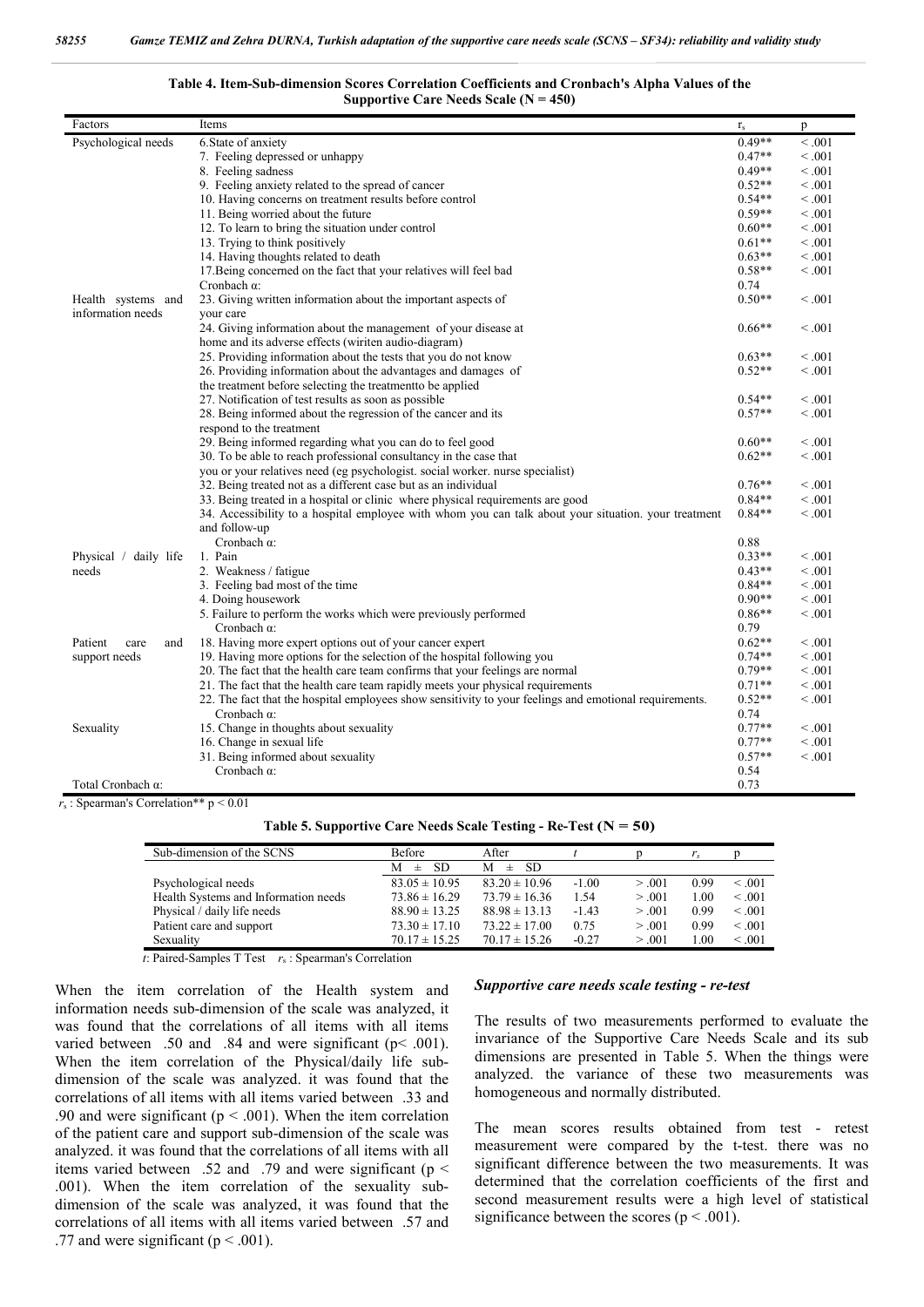## **DISCUSSION**

Supportive Care Scale used in our study (SCNS-SF34) was developed by Boyes *et al*. (4). Supportive Care Needs Scale (SCNS-SF34) consisting of 34 items which was developed by Boyes *et al*. (4) and the validity and reliability of which was studied with 444 patients consists of the subgroups of psychological needs (10 items), health care and information needs (11 items), physical and daily life needs (5 items), patient care and support needs (5 items), sexuality and problems (3 items). Each question of the scale was numbered from 1 to 5, and 1 point corresponds to the expression of 'I haven't experienced this situation', 2 points corresponds to the expression of 'I have had no support', 3 points corresponds to the expression of 'I have needed some support', 4 points corresponds to the expression of 'I have needed support at the medium level', and 5 points corresponds to the expression of 'I have needed too much support'. Cronbach's alpha value of each of sub-dimension of the Supportive Care Needs Scale was calculated, and the total Cronbach's  $\alpha$  value was found as .73 According to this value, the internal consistency was found to be at a reliable level.

According to our study, it was seen that the issues which were mostly needed by the patients who participated in the research were pain (4.95 $\pm$  .27), weakness / fatigue (4.93 $\pm$ 0.26), feeling bad most of the time  $(4.69 \pm .47)$ , the fact that the health care team rapidly meets your physical requirements  $(3.58 \pm .71)$ , change in sexual life  $(2.89 \pm 1.06)$ , change in thoughts about sexuality  $(2.80 \pm 1.09)$  (Table 2). It was seen that the highest score was obtained from the physical/everyday life needs from the sub-dimensions of the scale (93.63  $\pm$  8.08), and the lowest score was obtained from the sub-dimensions of sexuality and problems (55.07  $\pm$  17.92) (Table 3). Cronbach's  $\alpha$  value of the scale is.73, its internal consistency is reliable (Table 4).

Higher level of significance was determined by the test-retest results (Table 5). In the study carried out by Gültekin *et al*.(17), it was determined that 30(76.2) of patients expect from their doctors to relieve their pains, 5(10.4) of them expect from nurses to relieve their pain and uneasiness, 4(9.8) of them expect from their psychologist to decrease their sadness, 2(1.6) of them expect from nutritionist to have a support for weight control, 1(1.3) of them expect from social service experts to improve their relations with the family and friends, 3(6.) of them expect from physiotherapist to improve their muscle weakness. In their study, Charalambous *et al* (13) stated that the patients diagnosed with cancer have communication disturbances. the emotional processes such as uncertainty and fear lead to the increase in social support needs. According to the study of Harrison *et al*. (14), oncology patients are also in need of requirements for support. These requirements are physical requirements, activities of daily life requirements, economic, psychological, psychosocial, spiritual needs and communication and information needs, respectively. These findings in the literature show parallelism with our study.

## *Clinical perspectives*

This scale was preferred because it addresses the needs of the patients undergoing chemotherapy as a whole with their all dimensions, the fact that in which direction more support is needed with the subdimensions is revealed in detail, scoring and application are easy.

### **Conclusion**

In this study in which the validity and reliability of the Supportive Care Needs Scale were examined for the conditions of our country, the implementation studies were carried out in accordance with the international scientific methods, and it was found that the Turkish version of the scale meet the validity and reliability criteria. The original scale factor structure is compatible with the factor structure in the Turkish form, and Turkish version reliability values were found similar to the original scale, and it was concluded that the scale can be used in nursing practice and researches in our country. According to the study, the symptoms experienced by patients undergoing chemotherapy, respectively; fatigue, unwillingness, disruption of sleep patterns, decreased interest in sex, difficulty in concentrating and hair loss was identified. It was found that the most support is needed by the patient issues; pain, weakness / fatigue, often feel bad, sadness, concerns swings, difficulty in doing things related to home, fears about the spread of cancer, the inability to control the situation, worry about the future, fear of death, worrying that it will upset their relatives, to be in need of information regarding sexual life.

According to these results, the higher the incidence of symptoms in patients with increased support requirements the quality of life are reduced in parallel. As a result, the evaluation of symptoms at frequent intervals, to meet the needs identified, measure the quality of care and efficiency at frequent of intervals and giving advice on everything they need for patients is recommended.

### **Conflict of ınterest**

No conflict of interest has been declared by the authors. This research received no specific grant from any funding agency in the public, commercial, or not-for-profit sectors.

### **Acknowledgements**

The authors would like to thank all participants for their involvement.

## **REFERENCES**

- Adem B., 2015. Turkısh adaptatıon, valıdıty and relıabılıty study of the sentıments, attıtudes and concerns about ınclusıve educatıon scale revısed (SACIE-R). *Turkish Studies* 10(3), 175-186.
- Bernhardson BM, Tishelman C, Rutqvist LE., 2008. Selfreported taste and smell changes during cancer chemotherapy. *Support Care Cancer* 16, 275-283.
- Boyes A, Girgis A, Lecathelinais C., 2009. Brief assessment of adult cancer patients' perceived needs: development and validation of the 34-item supportive care needs survey (SCNS-SF34). *J Eval Clin Pract*. 15 (4), 602-606.
- Charalambous, A, Molassiotis A., 2017. Preliminary validation and reliability of the short form chronic respiratory disease questionnaire in a lung cancer population. *Eur J Cancer*. 26 (1), 1-8.
- Curtis S, Mark G., 2002. The richmond agitation–sedation scale validity and reliability in adult intensive care unit patients. *Am J Respir Crit Care Med*. 15;166(10), 1338.